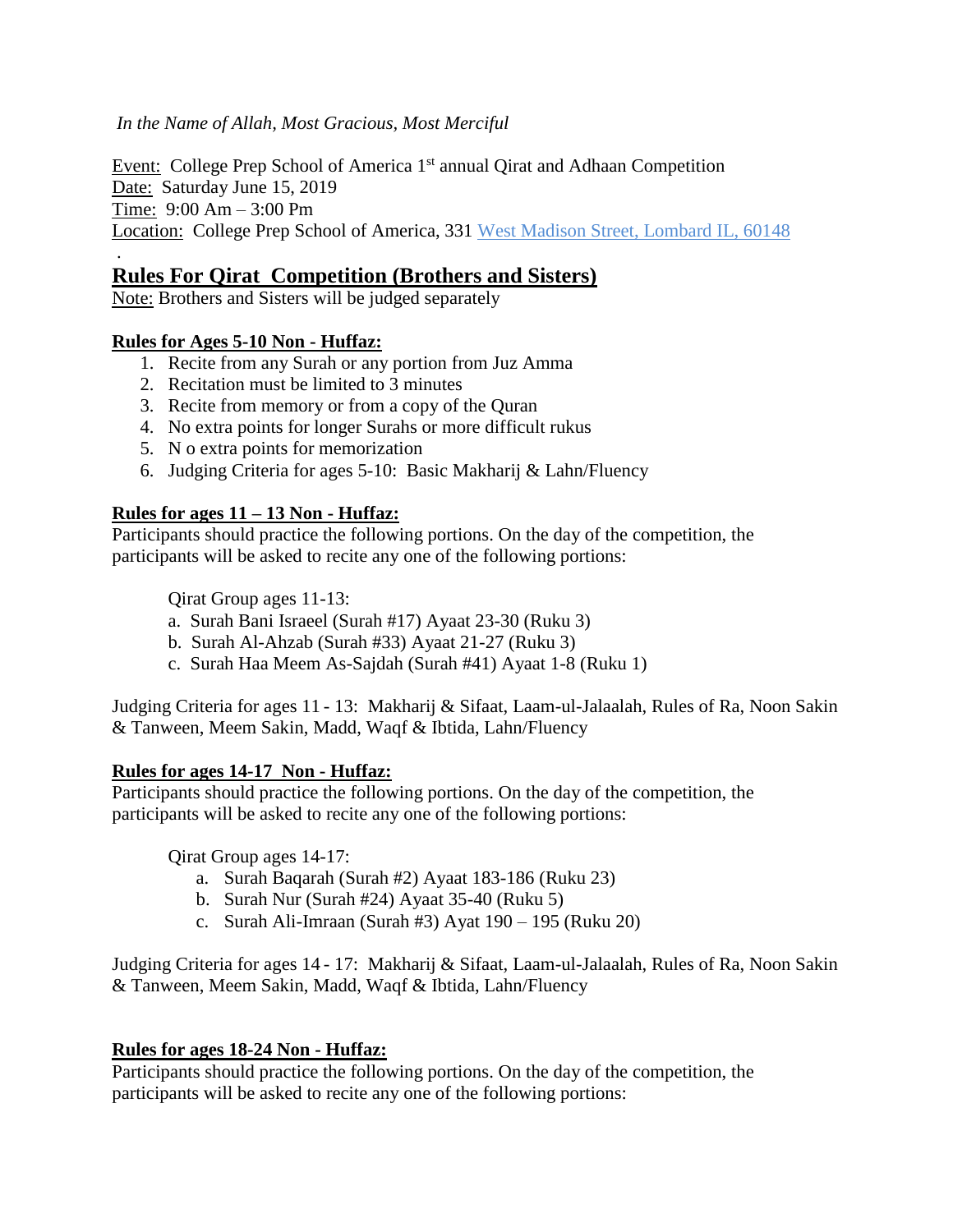Qirat Group ages 18-24:

- a. Surah Taha (Surah #20) Ayaat 1-24 (Ruku 1)
- b. Surah Al-Baqarah (Surah #2) Ayaat 274-281 (Ruku 37)
- c. Surah Luqman (Surah #31) Ayaat 12-19 (Ruku 2)

Judging Criteria for ages 18-24: Makharij & Sifaat, Laam-ul-Jalaalah, Rules of Ra, Noon Sakin & Tanween, Meem Sakin, Madd, Waqf & Ibtida, Lahn/Fluency

## **Rules for ages 24+ Non - Huffaz:**

Participants should practice the following portions. On the day of the competition, the participants will be asked to recite any one of the following portions:

Qirat Group ages 24+:

- a. Surah Nisaa (Surah #4) Ayaat 11-14 (Ruku 2)
- b. Surah Al-Baqarah (Surah #2) Ayaat 40-52 (Ruku 4,5)
- c. Surah Hud (Surah #11) Ayaat 35-44 (Ruku 4)

Judging Criteria for ages 18-24: Makharij & Sifaat, Laam-ul-Jalaalah, Rules of Ra, Noon Sakin & Tanween, Meem Sakin, Madd, Waqf & Ibtida, Lahn/Fluency

#### **Rules for Huffaaz:**

- Participants in the Huffaz category will be asked to recite from three random portions of the Quran.
- Purpose of this separate competition is to ensure that Huffaaz will not compete against non-Hafiz in the same competition.
- The Huffaz group will be separated into two separate age groups: Qirat group ages 5-17 and Qirat group ages 18+
- Participants will be judged on their Tajweed and Oirat, NOT on their memorization
- Judges will select a portion from anywhere in the Quran for the Huffaaz to recite during the competition
- Recite from memory or from a copy of the Quran
- No extra points for memorization
- Judging Criteria for Huffaaz/Hifz Students: Makharij & Sifaat, Laam-ul-Jalaalah, Rules of Ra, Noon Sakin & Tanween, Meem Sakin, Madd, Waqf & Ibtida, Lahn/Fluency.

# **Adhaan Competion (Brothers only)**

Participants in the Adhaan Competion will be separated into four age groups:

- Ages  $7-10$
- Ages  $11-13$